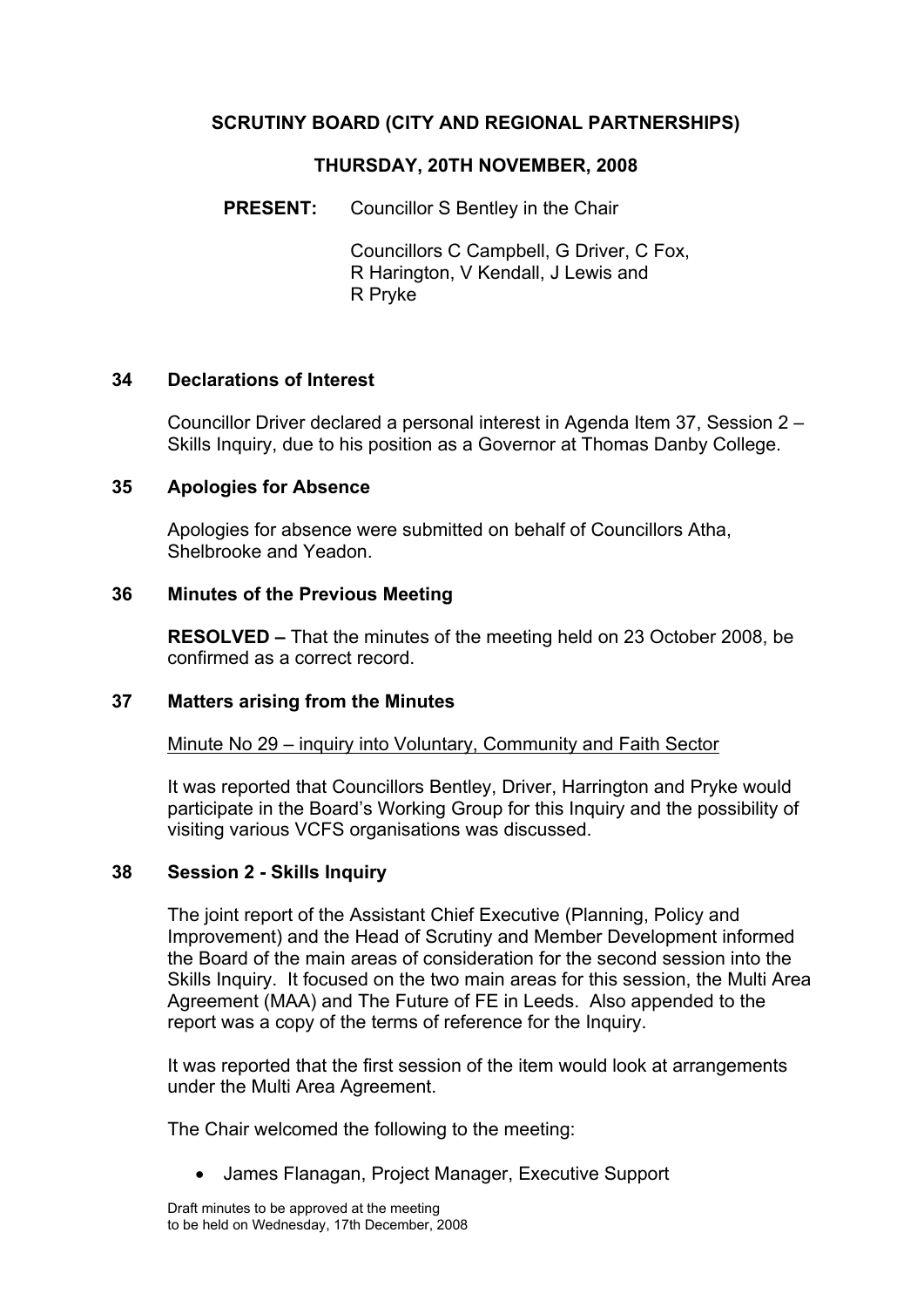- Martin Dean, Deputy Director, Leeds Initiative
- Rob Norreys, Acting Head of Regional Policy, Executive Support
- Carson McCoombe. City of Bradford Council
- Cristina George, Learning Skills Council
- Ann Craven, Learning Skills Council
- Mandy Crawford Lee, Learning Skills Council

In response to Members comments and questions, the following issues were discussed:

- The skills related content of the MAA built on the base of the City Regions Development Programme.
- The influence of the Leitch Review of Skills which identified the needs for improvement in skills to 2020.
- The Leeds Metropolitan University study into the business and finance sector across the Leeds City Region (LCR).
- How the MAA built on local strategies, tackled worklessness and how different economic areas could work together.
- The role of the Leeds City Region Board and democratic accountability - it was reported that the LCR Board oversaw the MAA arrangements on a democratic basis, and though there were elements of the MAA outside local authority control, necessary checks and balances were in place.
- MAA Targets How they could improve the local economy
	- A pilot scheme cohort of 200 Small and Medium Enterprises and numbers of staff with level 3 and 4 qualifications and skills.
	- Ways of measuring improvement Annual Workforce Survey, numbers of extra qualifications delivered.
- Raising the demand for learning.
- Involvement of partner organisations Learning Skills Council, Local Authorities, Job Centre Plus and Others.
- How to improve people's skills and raise the demand for learning.
- Training initiatives such as Train to Gain.
- How to work with Small and Medium Enterprises to understand their training needs, encourage the development of their workforce and enable them to gain accreditation for 'in house' training.
- Involvement of Higher Education institutions.
- Basic Mathematics and English training.
- Comparisons of skill levels nationwide and the need for continued investment in the Yorkshire and Humber region.
- Role of the Sector Skills Councils.

The Chair thanked those in attendance for the first part of the session and welcomed the following to the meeting to discuss the proposed Further Education (FE) College Merger in Leeds:

- Cristina George Learning Skills Council
- Martin Dean, Deputy Director, Leeds Initiative
- Ian Billyard, Principal Leeds College of Building

Draft minutes to be approved at the meeting to be held on Wednesday, 17th December, 2008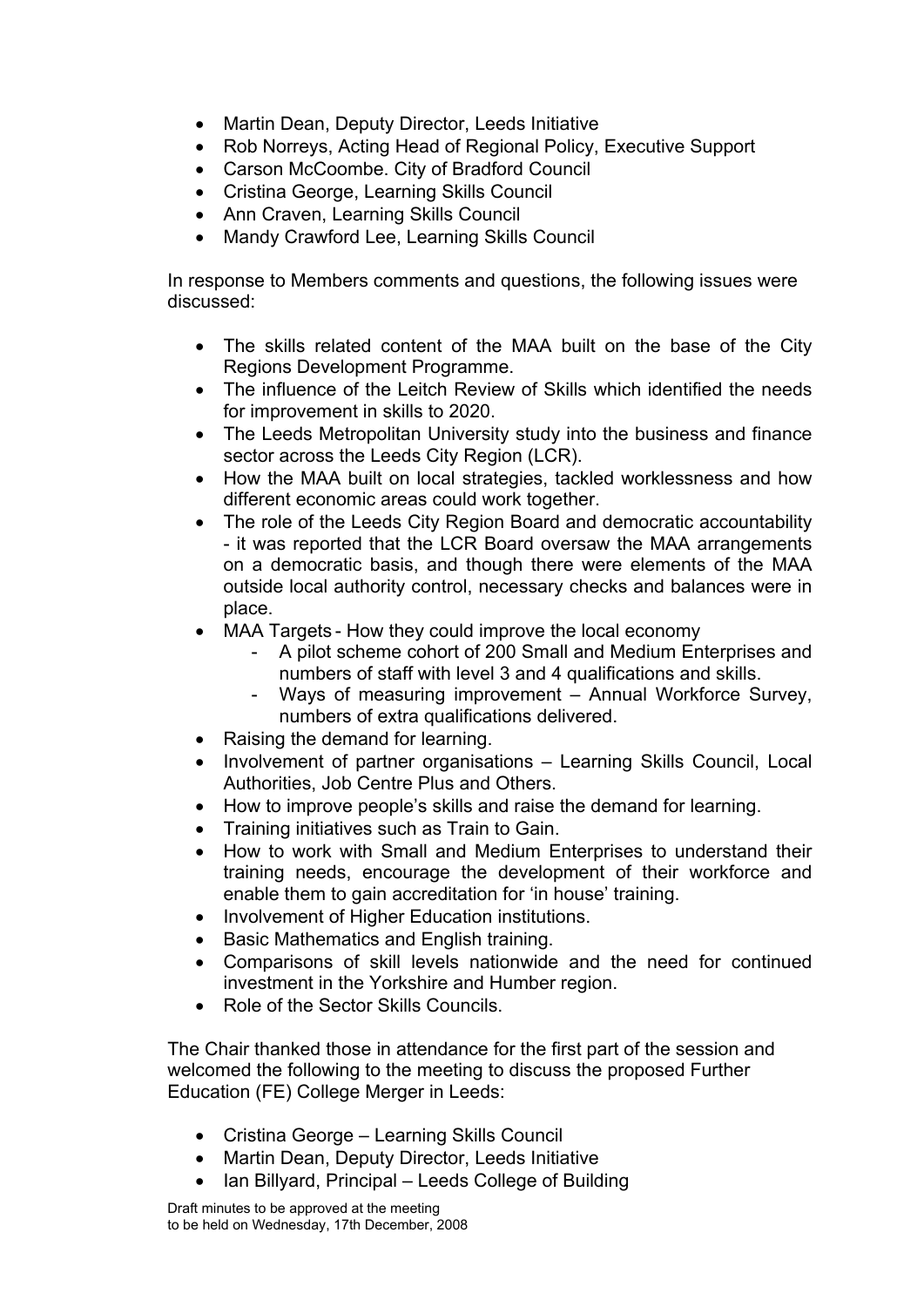• Carolyn Wright, Principal – Joseph Priestly College

The Board was reminded of the merger of FE Colleges in Leeds which would see Park Lane College, Thomas Danby College and the Leeds College of Technology form the Leeds City College from January 2009. The proposed merger had arisen as a result of a review of FE in Leeds. The Leeds College of Building and Joseph Priestly College had initially being included in the merger and had withdrawn.

Ian Billyard addressed the meeting and reported on the position in relation to the Leeds College of Building. There had been concerns regarding the proposed merger from Leeds College of Building and the Board of Governors had decided to remain independent. This decision had also been supported by their industry partners. He also reported that the college was the largest supplier of construction training nationwide and that there were plans to move the college forward as a centre of excellence.

With regards to Joseph Priestly College, Carolyn Wright reported that the Board of Governors had concern that a robust case had not been made to merge all 5 colleges and that their focus on South Leeds, which the college currently catered for would no longer be met.

In brief summary, the following issues were discussed:

- Differences between funding for young people and Adults.
- Providing training for those not in education, employment or training (NEET). It was reported that many learners who fell into the NEET category were training for basic skills and foundation learning.
- Future capital funding arrangements for Leeds College of Building and Joseph Priestly College – the Joseph Priestly College's accommodation strategy had been postponed due to the review of FE in Leeds but there were plans with the LSC for future building in South Leeds. Leeds College of Building had presented an educational case for new buildings.
- Allocation of funds this was formula based across FE Colleges and could be affected by factors such as demand.
- Concern regarding the duplication of FE across the city.

# **RESOLVED –**

- (1) That the report be noted.
- (2) That the Board request a copy of the development plan of the pilot scheme with Small and Medium Enterprises.
- (3) That an additional session on the Skills Inquiry be held at the meeting on 17<sup>th</sup> December and Principals of the Colleges which are to merge be invited.

## **39 Draft Statement - University Fees**